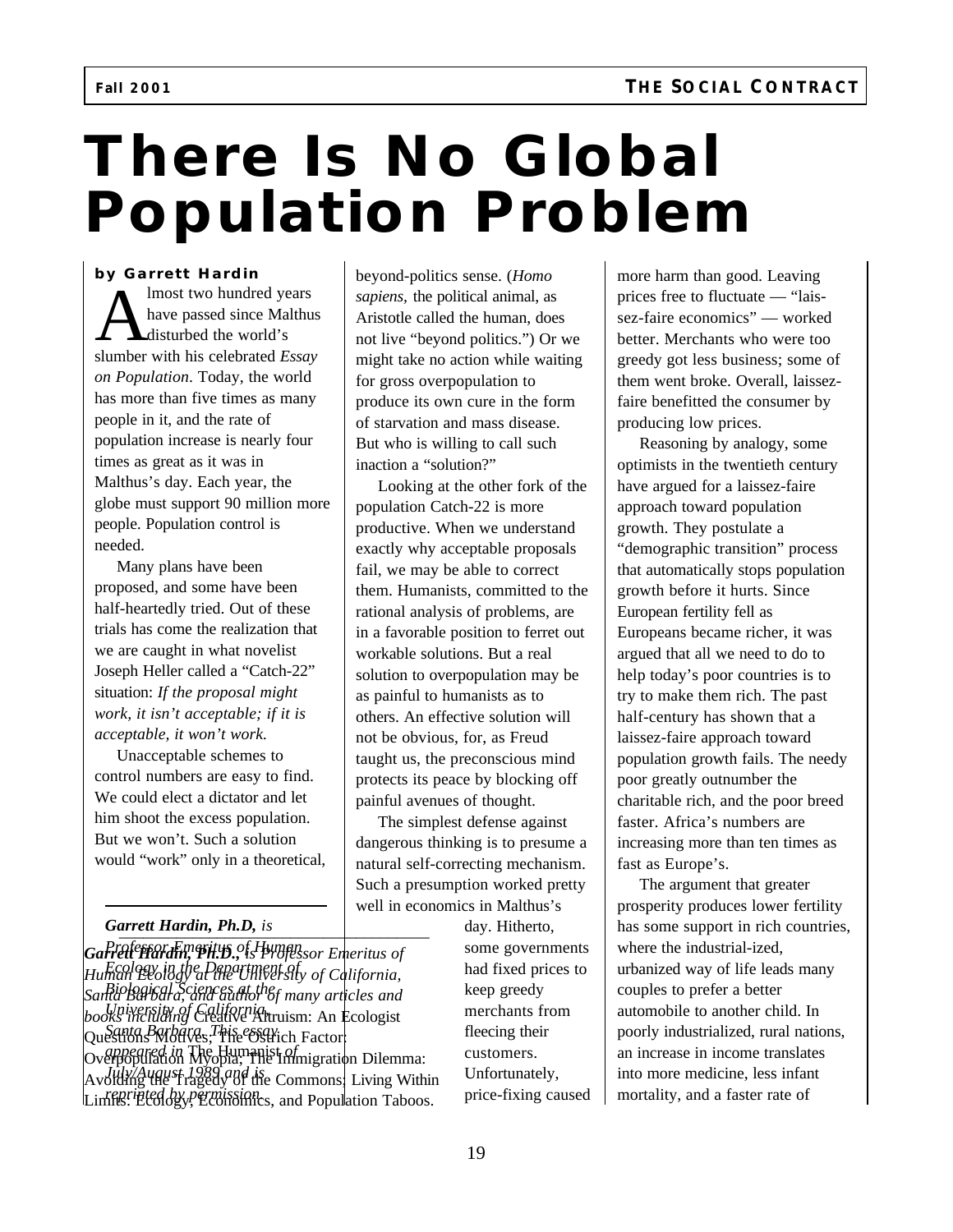population growth. The ancient saying, "The rich get richer and the poor get children" has more wisdom in it than does the demographic transition theory.

China may have found a way out of the population trap. What is China doing and what can we learn from its experiments? We must begin by acknowledging that we don't know as much as we would like to about that huge country. China's population is four times as great as that of the United States. Government policy seems not to be very stable; outsiders need almost daily quotations to know what is going on there. Nevertheless, some parts of China are governed in such a way that ultimate population control looks like a possibility.

In the large industrialized cities, an important decision-making unit is the "production group" individuals who work together in the same factory. In attempting to control population, the government has assigned a key role to female members of the production groups. The central government tells each group what its budget is for the next year — how many bags of rice, for instance, as well as how many babies the group as a whole can produce. It is made perfectly clear that exceeding the baby budget will not result in any increase in the food budget, either then or later. It is left to the local group to decide which of its members will be allowed to have babies in a given year.

There is no talk in China of a woman's "right" to reproduce or of married couples' "right to

privacy." Decision-making is the right of the production group because the whole group has a budget to meet. The women of a production group meet together and decide as a group who shall and who shall not have babies during the year. Can you imagine such a scheme working in the United States?

In China it works, apparently pretty well.

Chinese traditions and cultural ideals make it easier to put the good of the group ahead of individual desires. A woman who gets pregnant without permission is pressured by her sisters to have an

abortion. Westerners react with horror to this, but such coercion in the East should be compared to forcing a Westerner to pick up the litter he or she has dropped on the ground in a public park. In both instances, the environment is seen as the possession of the group; littering it (with anything) is not a right of the individual.

Why are Chinese women controllable by coercion? The answer, in a word, is *shame*. A truly socialized individual is ashamed to go against the expressed wishes of the group he or she lives and plans with. Shame is an effective control, *provided the number in the group is*

## **Fall 2001 THE SOCIAL CONTRACT**

*small.*

That numbers play a role in shaping human behavior we know from the experiences of the Hutterites on our own continent. This hard-working religious group lives by the Christian-Marxist ideal expressed so well by Karl Marx in 1875: "From each according to his ability, to each according to his needs." Two centuries of

*"The ecolate view is not welcome to timid minds. Even if you come up with a true answer, you may have a hard time persuading others that you are on the right track. But we have to try. Literacy, numeracy, ecolacy: we need all three abilities."*

> experience have taught the Hutterites that this ideal works only within small groups, 100 to 250 as a maximum. When the number of the operating community is small, backsliders can be shamed into behaving better. When the number goes beyond 150, non-cooperators destroy social unity. Hutterites respond to this threat by constant, amoeba-like fissioning of their communities, thus minimizing the numbers involved in decisions.

The combined experiences of the Chinese and the Hutterites tell us that a voluntary system of population control, when it is *not* backed by legal sanctions, can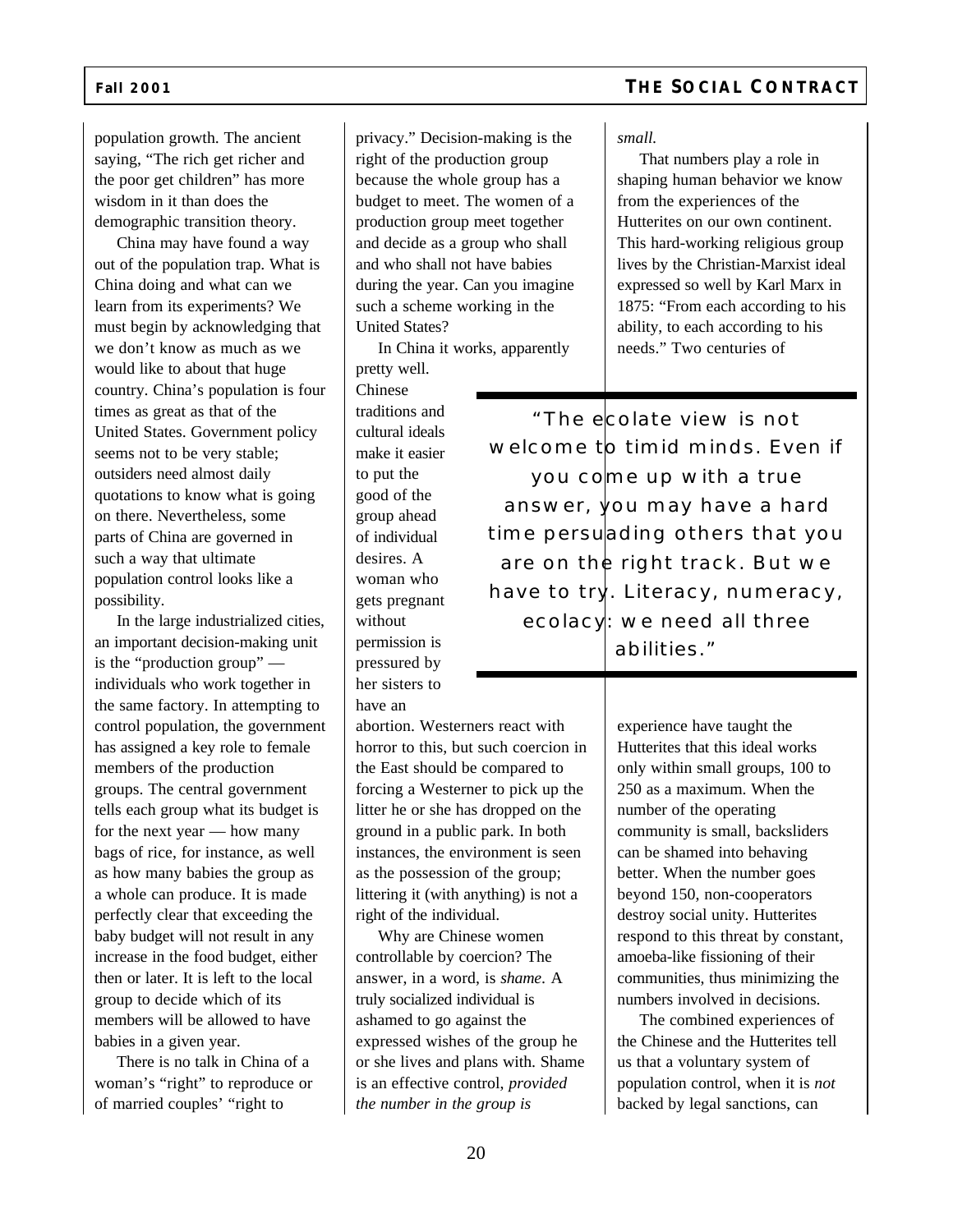### work only with small groups of people who are intimately involved with one another daily. Shame works when "everybody lives in everybody else's pocket."

So, what are the chances that American society as a whole can achieve population control by voluntary means? Essentially zero, at present. We have nothing like the Chinese production groups to build upon. If we cannot or do not want to evolve in the Chinese direction, we will have to find a means of population control that builds on the traditions of our own society.

Let's look again at the Chinese system. I don't know whether the Chinese language has any equivalent for the word c*oercion*, but if it does I see a way the Chinese could acknowledge the propriety of their population control without cringing at the word *coercion* as we Westerners do. Each woman in a production group must realize that the others need to be controlled by the coercion of shame and that she herself can be no exception. The control of all is achieved by *mutual coercion, mutually agreed upon.* Mutuality removes the sting that would come from being singled out of the group.

Can such coercion be generated in our society? Of course it can. In fact, it has been from time immemorial. "Mutual coercion, mutually agreed upon" is an apt description of *any* restrictive law passed by a democracy. I might want to rob banks, but I certainly don't want *you* to do so. So, since I know of no way to keep all others

voluntarily from robbing banks, I will help pass a law that keeps everyone — including myself from doing so.

Does mutual agreement have to be unanimous? Certainly not. Only a majority is required to pass a coercive law. In some cases, however  $\boldsymbol{\mathsf{n}}$  remember Prohibition n a very large majority may be required. But to demand unanimity would be to abandon all hope of a workable democracy.

By what means will Americans achieve real population control? We don't know yet. Americans are too comfortable to try hard to find an answer; poor countries more strongly motivated — may beat us to it. Whatever methods prove effective must be grounded in human nature, as China's method is. Individuals must be rewarded for actions that benefit primarily the group (which includes all individuals). In China, freedom from shame is an effective reward. In America, we shall probably have to offer monetary rewards for relative sterility. For instance, we might limit the dependency deduction on income tax to two children, or maybe only one. Or the government might give an allowance to every female between the ages of twelve and twenty so long as she does not get pregnant. Ingenuity is called for.

In the meantime, one large step toward population control is already necessary and may be possible: *We must bring immigration virtually to an end and do so soon.* In the absence of immigration, present trends in fertility, if continued unchanged,

would bring America to zero population growth in about fifty years. If needed then, the government could offer incentives to parenthood, thus producing population stability. But all that is so far in the future that there is no profit in trying to spell out the details.

It is more important that we know what continued immigration will do to America. For perspective, let us begin with a few facts. First, the United States takes in more immigrants than all the other 180-odd nations combined. Second, the United States has the highest population growth rate in the developed, industrialized world. Third, immigration to the United States is increasing, not decreasing. Fourth, when immigration is added to "natural increase" (births minus deaths), the resultant population increase shows *no sign* of leveling off before we are impoverished. All worries about the dangers of a decline in population are vacuous.

In recent years, the United States has taken in over a million immigrants a year. Any suggestion that we might put an end to immigration is met with the anguished cry, "But we are a nation of immigrants!" *But so is every nation.* The natural history of a nation is simple: First, outsiders move into a land virtually vacant of people; the land fills up; congestion is felt; then, the residents close the gates. Unrestricted immigration characterizes a new nation; restrictions are the mark of a mature nation.

Someone asks, "But is not

# **Fall 2001 THE SOCIAL CONTRACT**